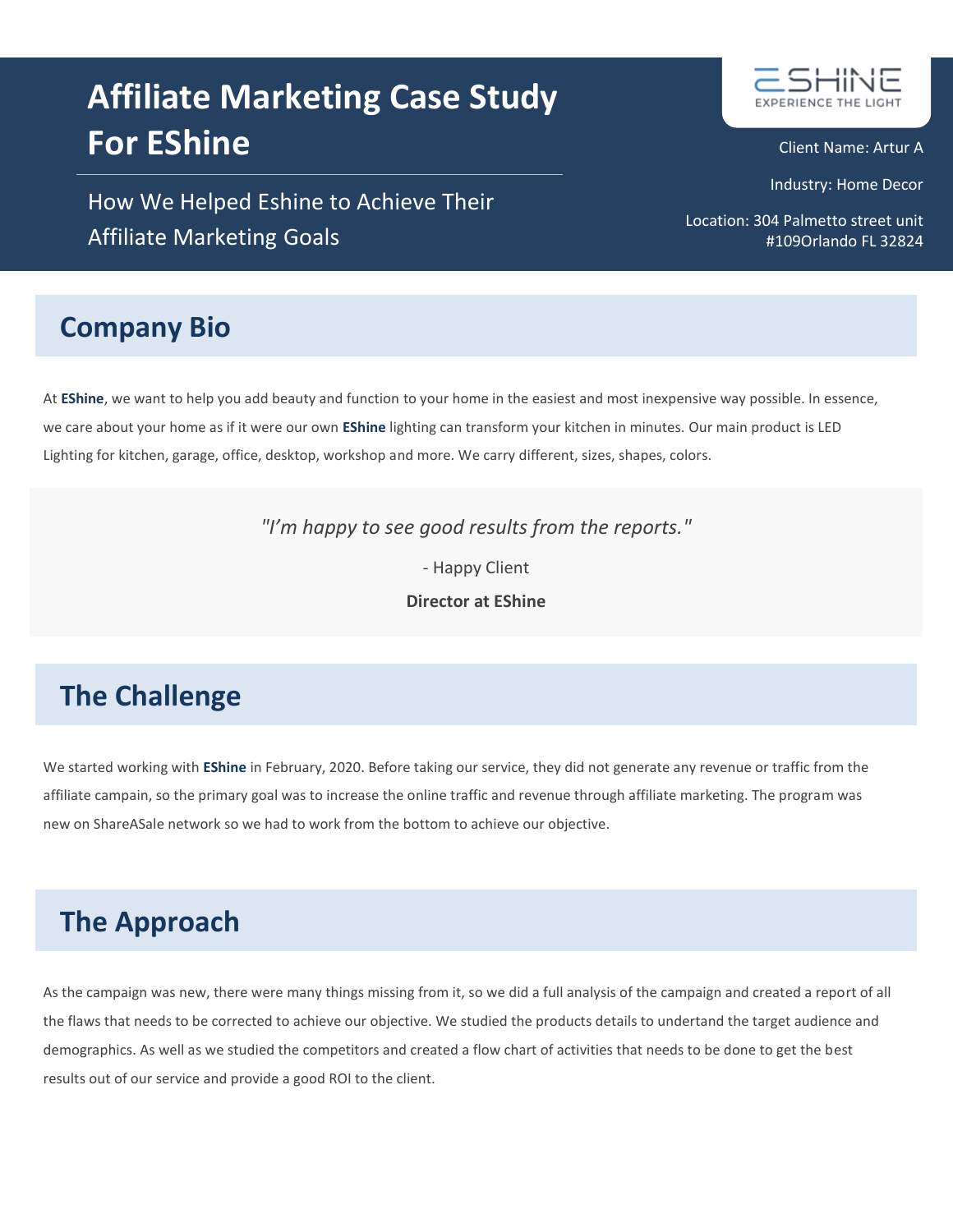#### **The Solution**

- Initially, we ran a report to know the type of affiliates present in the campaign and we categorized them to make the program properly organized.
- We crated all the required promotional resources to help the affiliates in promoting the brand including promotional banners, text links, product data feed etc.
- We communicated with all the affiliates to increase the active affiliates ratio of the campaign and maintain a good relationship with the affiliates.
- We kept our affiliates updated with all the latest promotional resources through newsletters.
- We ran a GAP analysis and took 10 of the client's competitors to know which affiliates they are working with and recruited them in our campaign.
- The program was missing the right affiliates so we found the bloggers and reviewers of our niche personally with individualized emails to increase the brand recognization through review video and content promotion and added top affiliates of the industry like Brads Deal's, RetailMeNot, Honey Science Corporation, etc.
- Taking advantage of holiday events like Black Friday, Cyber Monday etc is a very effective way to increase the online revenvue and traffic, so we took part in all the holiday events.